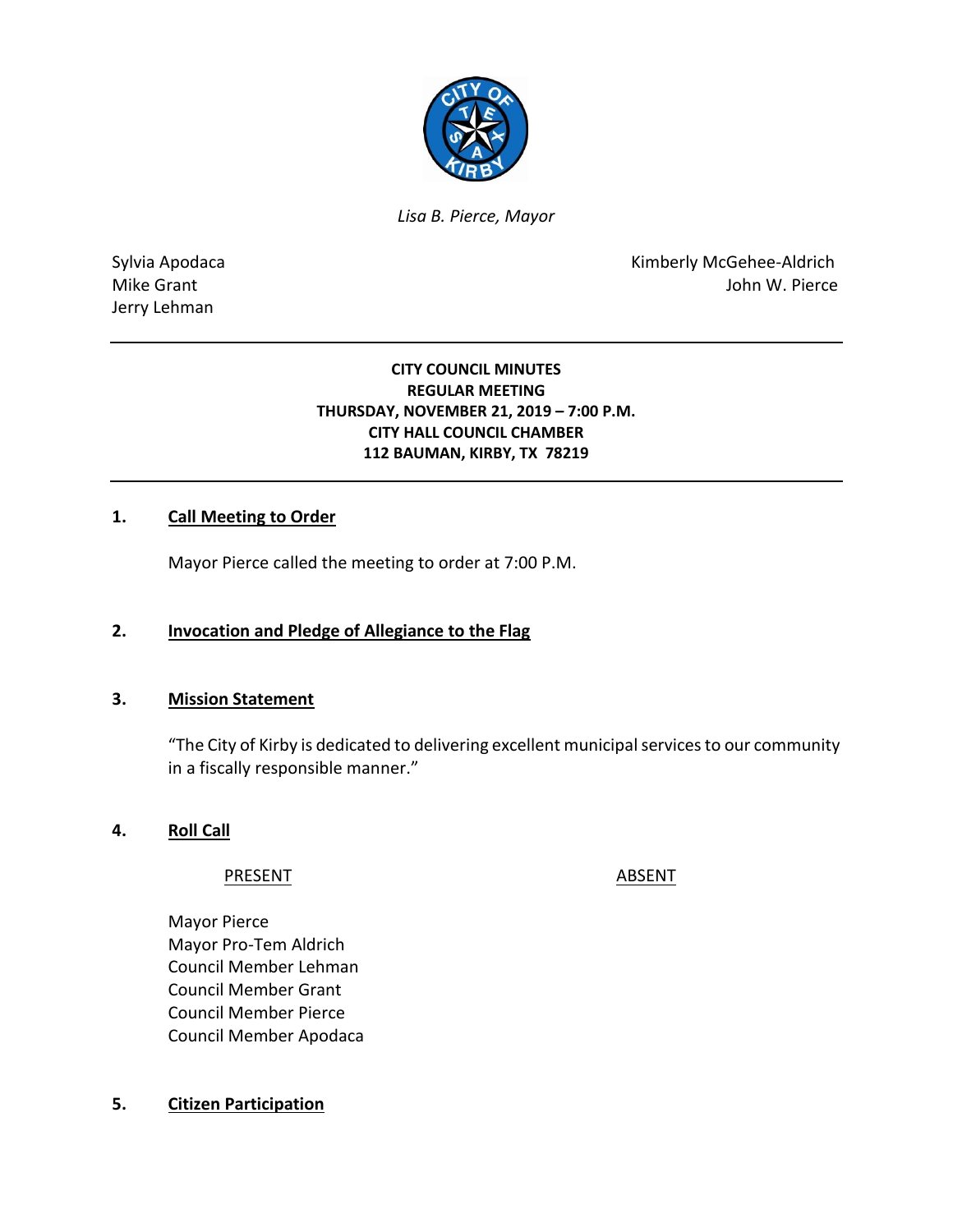1. Charla Wiemers – She expressed her concern with repairs that are needed on Jaenke Street.

2. Chris Garza – He said there should be accountability of City staff.

3. Becky South – She said she called City staff several times to discuss her driveway and carport and nobody returned her calls.

4. Kerry South – He said he is concerned about the drive approach in front of his home.

5. Sharon Shuler – She said she will speak later on 1424 Springfield Road.

## **6. Consideration Of And Action On Minutes**

### a. Public Hearing/Regular Meeting – November 14, 2019

Council Member Lehman moved to approve the minutes of November 14, 2019; seconded by Council Member Apodaca. The motion carried with a 5-0-1 vote.

AYES: 5 NAYES: 0 ABSTAIN – 1 (Council Member Grant)

### **7. Discussion And Possible Action**

## a. Discussion And Possible Action Pursuant to Section 2.06 (c) of the City Charter To Fill City Council Vacancy Created by Resignation of Debra Wilson

Mayor Pro-Tem Aldrich moved to nominate Ernest Spradling. Due to the lack of a second the motion failed.

Mayor Pro-Tem Aldrich moved to nominate Herbie Zimmerman. Due to the lack of a second the motion failed.

Council Member Grant moved to nominate Thomas Hernandez. Mayor Pierce informed Council that Mr. Hernandez has not lived in the City for a year.

Council Member Grant moved to nominate Joe Salazar; seconded by Council Member Pierce. The motion carried with a 4-2 vote.

AYES: 4 NAYES: 2 (Mayor Pro-Tem Aldrich, Mayor Pierce)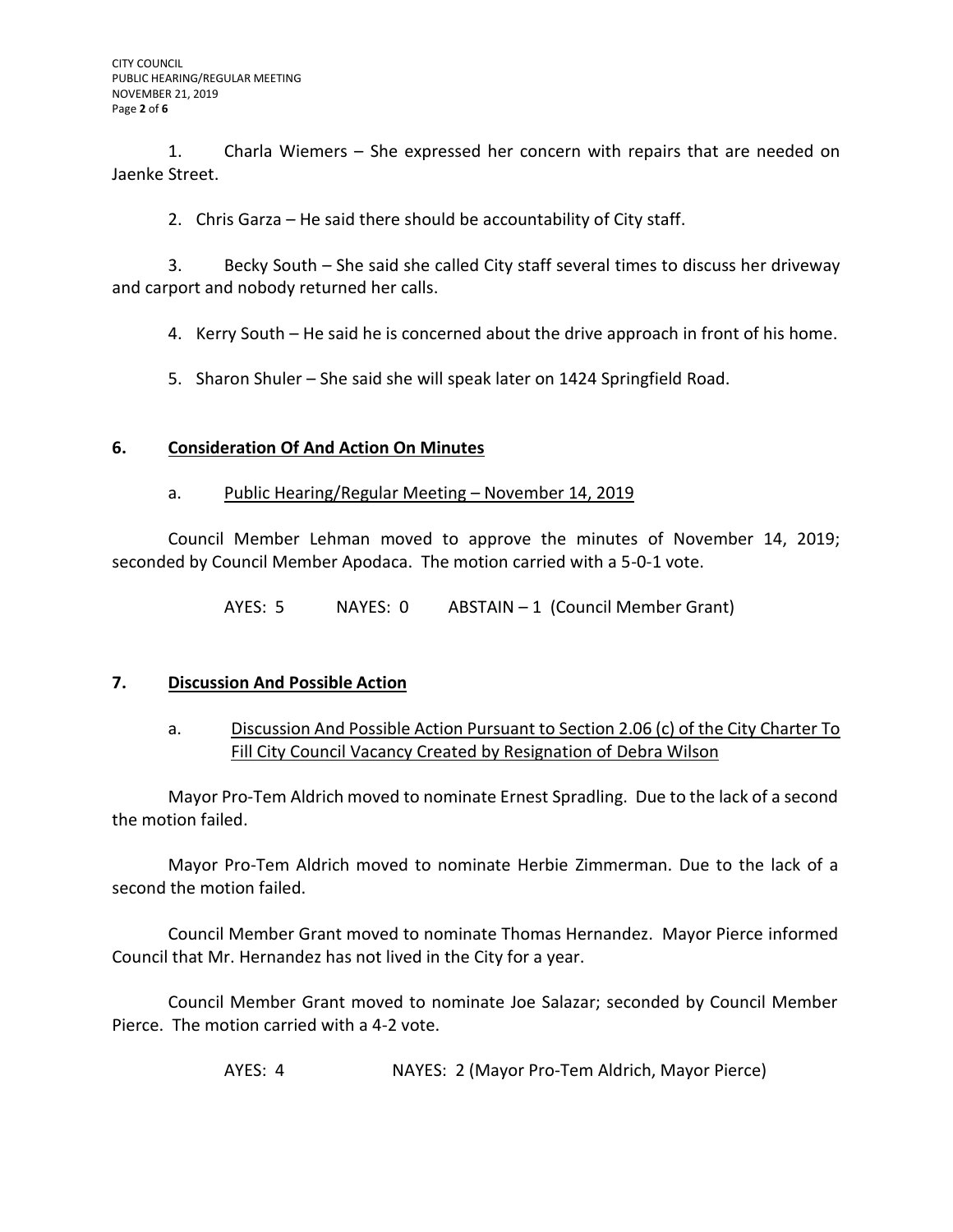Mr. Salazar thanked Council for accepting his application and giving him an opportunity to serve on City Council.

## b. Administration of Oath Of Office To Newly Appointed Official

City Secretary Patty Cox administered the oath of office to Mr. Joe Salazar.

c. Discussion And Possible Action On Ordinance No. O-2019-872 Concerning Specific Use Permit For 1424 Springfield Road (Big Boy Hauling). This Is The First Reading.

Mayor Pierce read the ordinance into the minutes.

Council Member Grant moved to accept Ordinance No. O-2019-872 concerning Specific Use permit for 1424 Springfield Road (Big Boy Hauling); seconded by Council Member Pierce.

Mayor Pierce inquired about the fees for preventing flooding. Mr. Nguyen replied he will pay the permit fees for SWMMP.

The motion carried with a 6-1 vote.

AYES: 6 NAYES: 1 (Mayor Pierce)

d. Update, Discussion And Possible Action On Binz Engleman Road Reconstruction Project

Gilbert Salas provided an update on Binz Engleman. For the record I have had a conversation with them about going down with the front-end loader. I have reminded them to stay on Binz Engleman to Ackerman to Cinderella to Gaiety and not to cut through Happiness and Crest area.

e. Update, Discussion And Possible Action On Hickory Hill Drive Reconstruction Project

Jerod Mott provided the update for Hickory Hill Drive Reconstruction Project.

f. Update, Discussion And Possible Action On 2018 Street Bond Project – Phase 1 (Peppermint Ln., Harris Road, Pfeil Street, and Kirby Heights)

Mr. Mott provided an update on 2018 Street Bond Project – Phase 1 (Peppermint Ln., Harris Road, Pfeil Street, and Kirby Heights).

g. Update, Discussion And Possible Action On 2018 Street Bond Project – Phase 2 (Ackerman Road)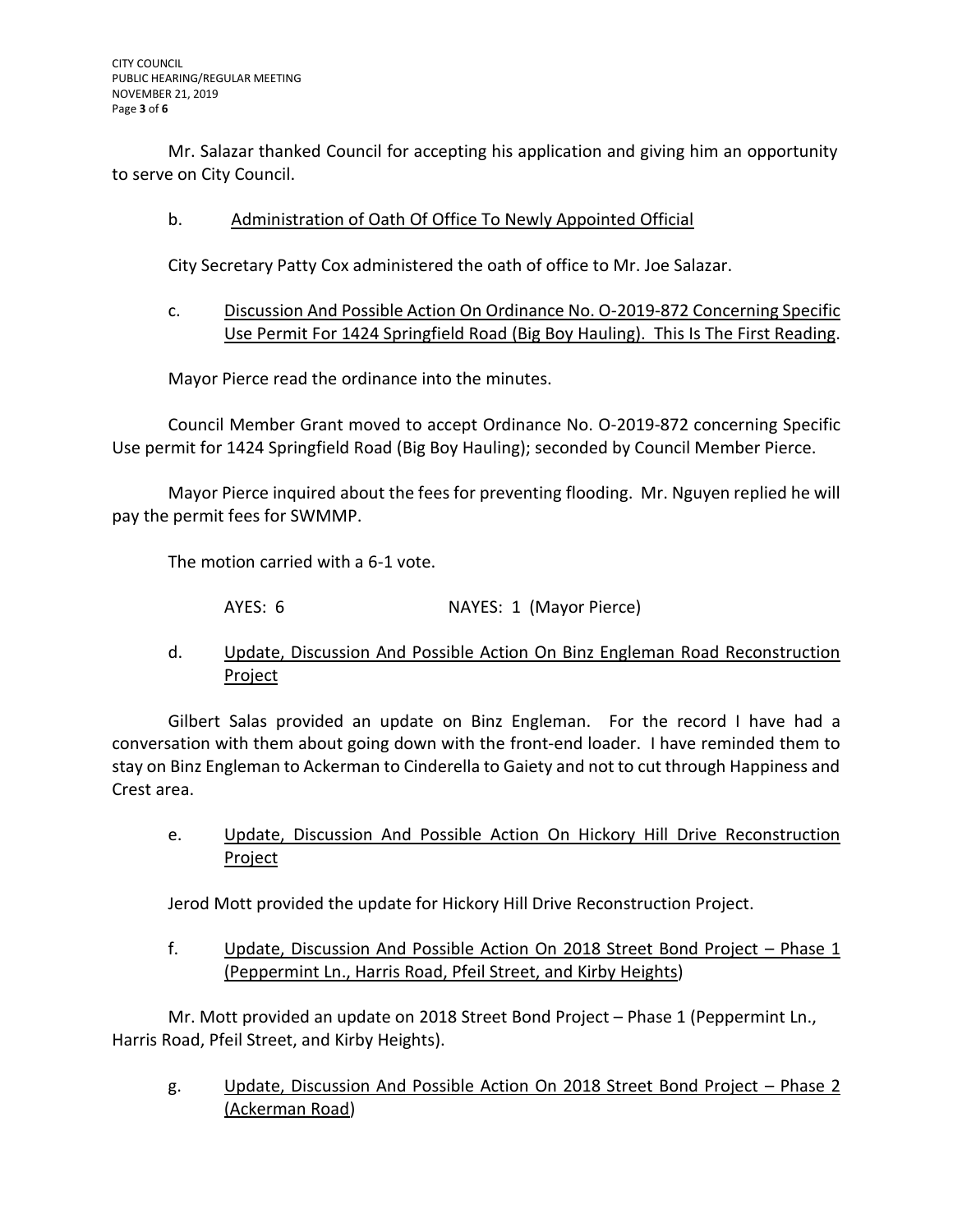Mr. Mott provided an update on the 2018 Street Bond Project – Phase 2 (Ackerman Road).

h. Discussion And Possible Action On Appointing A Member To The Beautification And Recycle Committee

There were not any applications submitted.

i. Discussion And Possible Action On Appointing Alternate Members To The Building And Standards Commission

There were not any applications submitted.

j. Discussion And Possible Action On Appointing Members To the Kirby Senior Center Corporation Board

There were not any applications submitted.

k. Discussion And Possible Action On Appointing Up To Three Members To A Charter Review Commission

Council Member Pierce moved to appoint Susan Street; seconded by Council Member Lehman. The motion carried with a 7-0 vote.

AYES: 7 NAYES: 0

l. Discussion And Possible Action Appointing A Member To The Economic Development Committee

Council Member Grant moved to appoint Susan Street; seconded by Council Member Apodaca. The motion carried with a 7-0 vote.

- AYES: 7 NAYES: 0
- m. Discussion And Possible Action On A Proposal From M&S Engineering On Engineering Services For The Peppermint Elevated Storage Tank

City Manager Vernon provided a brief analysis on the storage tank.

Mr. Mott informed Council that their proposed fee is \$48,000 for design and bid phases, hourly estimated at \$5,000 for construction admin and reimbursable fees for publishing and/or advertisement.

Council Member Pierce moved to accept proposal from M&S Engineering on engineering services for the Peppermint Elevated Storage Tank in the amount of \$48,000 for design and bid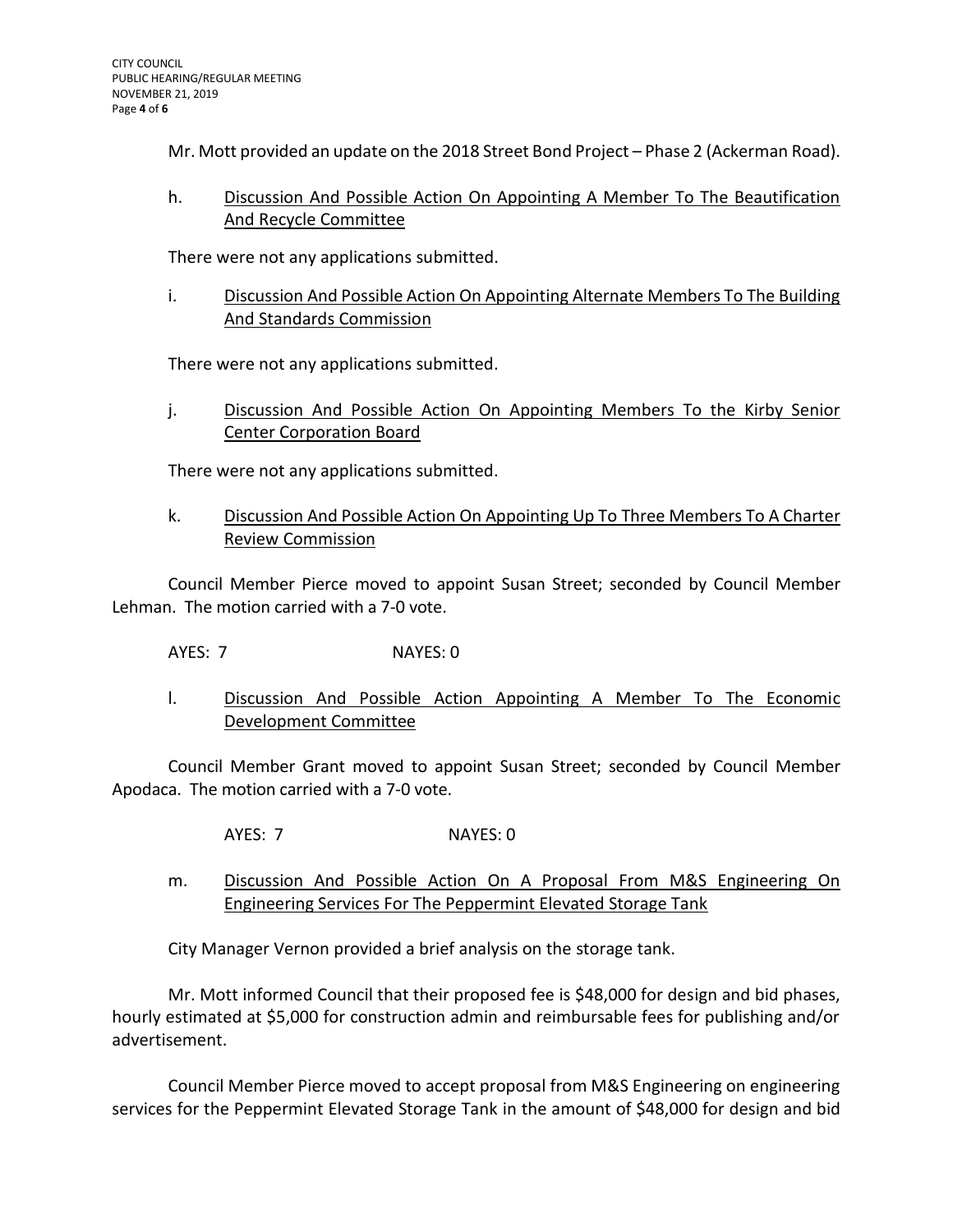phases, hourly estimated at \$5,000 for construction admin and reimbursable fees for publishing and/or advertisement; seconded by Council Member Grant. The motion carried with a 7-0 vote.

AYES: 7 NAYES: 0

## **8. Requests and Announcements**

## a. Requests By Mayor And Council Members For Items To Be Placed On Future City Council Agendas And Announcements On City Events/Community Interests

Council Member Grant – He expressed if anyone wants information about the City projects, etc. reach out to the City Manager. He asked that if anyone sees any City staff having lunch, show them respect and do not interrupt their time away from the office.

Council Member Salazar – He inquired about contractors hiring off duty officers to patrol road construction sites.

Mayor Pro-Tem Aldrich – She welcomed Joe Salazar to City Council. She thanked everyone for attending the meeting.

Council Member Lehman – He congratulated Joe Salazar and welcomed him to City Council. He thanked everyone for attending the meeting and wished everyone a Happy Thanksgiving.

Council Member Apodaca - She welcomed Joe Salazar to City Council. She asked that there be consideration to conducting background checks for volunteers.

Council Member Pierce – He welcomed Joe Salazar to City Council. He said he rode with Code Compliance Officer Thompson and it was an eye-opening experience. He wished everyone a Happy Thanksgiving and be safe.

Mayor Pierce – She thanked everyone for attending the meeting. She was encouraged by the number of applications for City Council. The next election is May 2, 2020 and filing for a place on City Council will be accepted starting January 15, 2020. She thanked all the volunteers. The ordinance discussed earlier will be effective immediately after the second reading. She asked if there is anything that can be done about the condition of Jaenke Street. In regards to street light, ask your neighbors to turn on their lights until CPS Energy can replace the street lights that are not working.